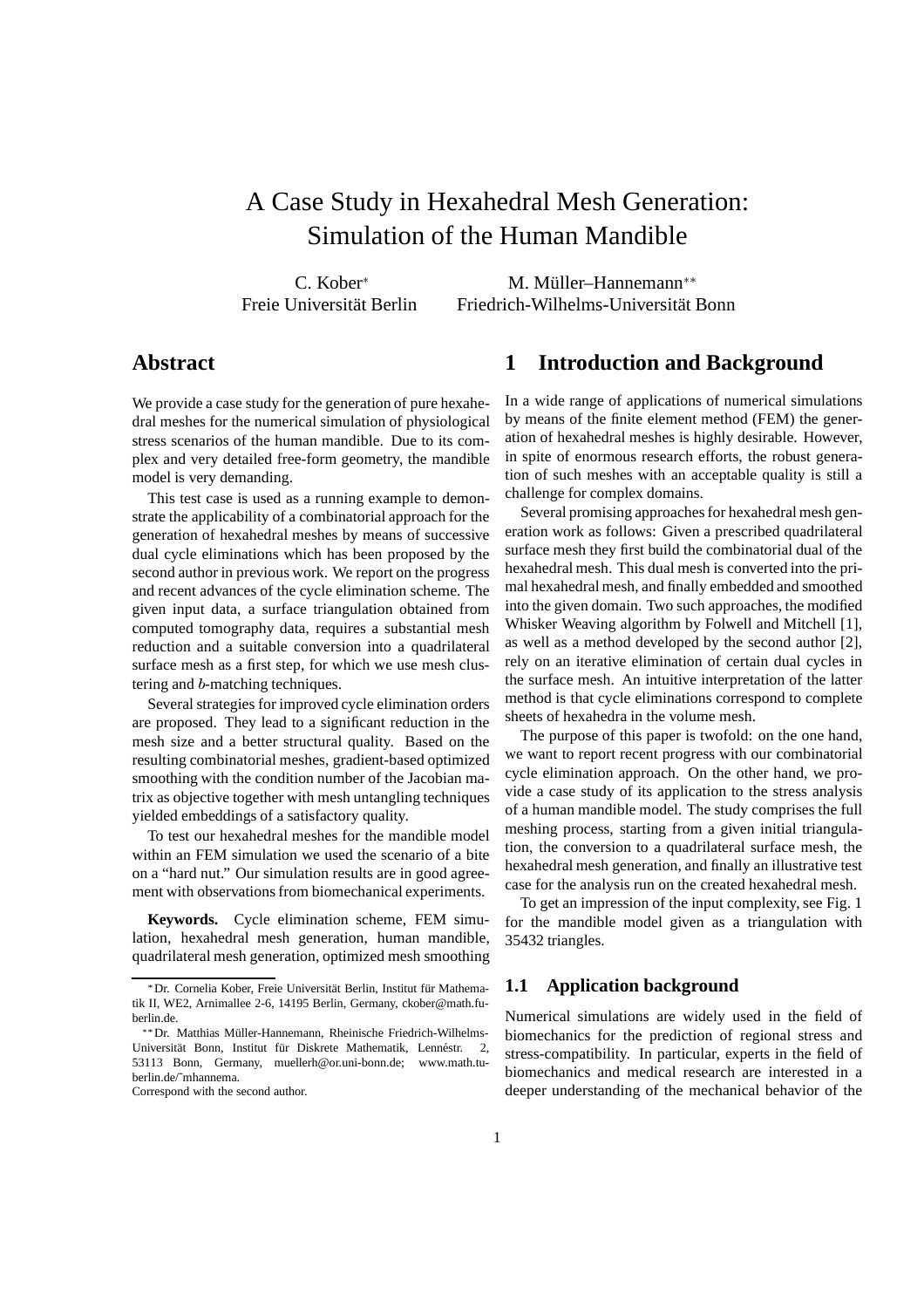

Figure 1: View on the given mandible model.

human mandible. Our part in a project with H.-F. Zeilhofer and R. Sader from the department of Oral and Maxillofacial Surgery at the University of Technology Munich lies in the mathematical modeling, the simulation, and as a prerequisite, the generation of a hexahedral mesh.

Current work points are the simulation of traumatologic standard situations [3] and the validation of the modeling by resimulation of standard movements like closing of the mouth, adduction and retraction [4]. The long term goal is the development of a software tool allowing individual numerical simulation of the human jawbone. To give a few examples, the idea is to apply such a tool in a clinical setting as a planning aid for difficult operations, the design of implants, the layout of prostheses for large bone deficiencies, and the optimization of new methods for osteosynthesis [5].

As a consequence, this implies for the mesh generation process that we need relatively coarse meshes to ensure that we can realize short computation times with a moderately sized hardware equipment. Our coarsest mesh for the mandible model consists of only 1300 quadrilaterals and 2252 hexahedra. This allows to run the FEM simulation on an ordinary workstation. Another justification for coarse meshes lies in the fact that we have to face several sources of imprecision in the whole experiment, for example, coming from assumptions about the modeling of the material or the load case. Hence, it makes no sense to ask for a very fine mesh which would prelude an accuracy which is already lost in other parts of the experiment.

On the other hand, an appropriate degree of the coarseness has to be determined. Thus, the computation with such extremely coarse meshes as we used requires a validation of the simulation results with finer meshes. As a first step in this direction, we refined our coarse mesh in

such a way that the refined surface mesh is a submesh of the coarser one, simply by subdivision of each quadrilateral into four new ones. By that, we can specify comparable boundary conditions in the FEM simulation.

#### **1.2 Hexahedral Mesh Generation**

We briefly review methods for hexahedral mesh generation starting with a quadrilateral surface mesh. This restriction is justified by several reasons, most importantly by the fact that only such methods can guarantee mesh compatibility between subdomains, either naturally induced by different material or artificially created to simplify the mesh decomposition of the remaining parts.

For a more general overview, we refer to the recent survey articles of Schneiders [6] and Owen [7], for online information and data bases on meshing literature see [8] and [9].

We distinguish between a *combinatorial phase* in which a cell complex of hexahedra, a so-called *hex complex*, is constructed, and the *embedding phase* which yields the final hexahedral mesh. The theoretical basis for the combinatorial phase has been laid by Thurston [10] and Mitchell [11]. They characterized independently the combinatorial properties of quadrilateral surface meshes which can be extended to hexahedral meshes. Namely, for a domain which is topologically a ball and which is equipped with an all-quadrilateral surface mesh, there exists a combinatorial hexahedral mesh without further boundary subdivision if and only if the number of quadrilaterals is even. Furthermore, Eppstein [12] used this existence result and proved that a linear number of hexahedra (in the number of quadrilaterals) are sufficient in such cases. These results, however, are not fully constructive and they do not tell how to derive a geometric embedding of a combinatorial mesh with an acceptable quality.

Advancing front based methods like *plastering* [13, 14] maintain throughout the algorithm the *meshing front*, that is a set of quadrilateral faces which represent the boundary of the region(s) yet to be meshed. These heuristics select iteratively one or more quadrilaterals from the front, attach a new hexahedron to them, and update the front until the volume is completely meshed.

Calvo & Idelsohn [15] recently presented rough ideas of a recursive decomposition approach. They select a dual cycle to divide the combinatorial dual of the surface mesh into two subgraphs. This "cut" induces an interior twomanifold which is remeshed simply by mapping or projecting one of the obtained subgraphs onto it. However, fragments from previously used dual cycles are ignored in this mapping. This splitting process is applied recursively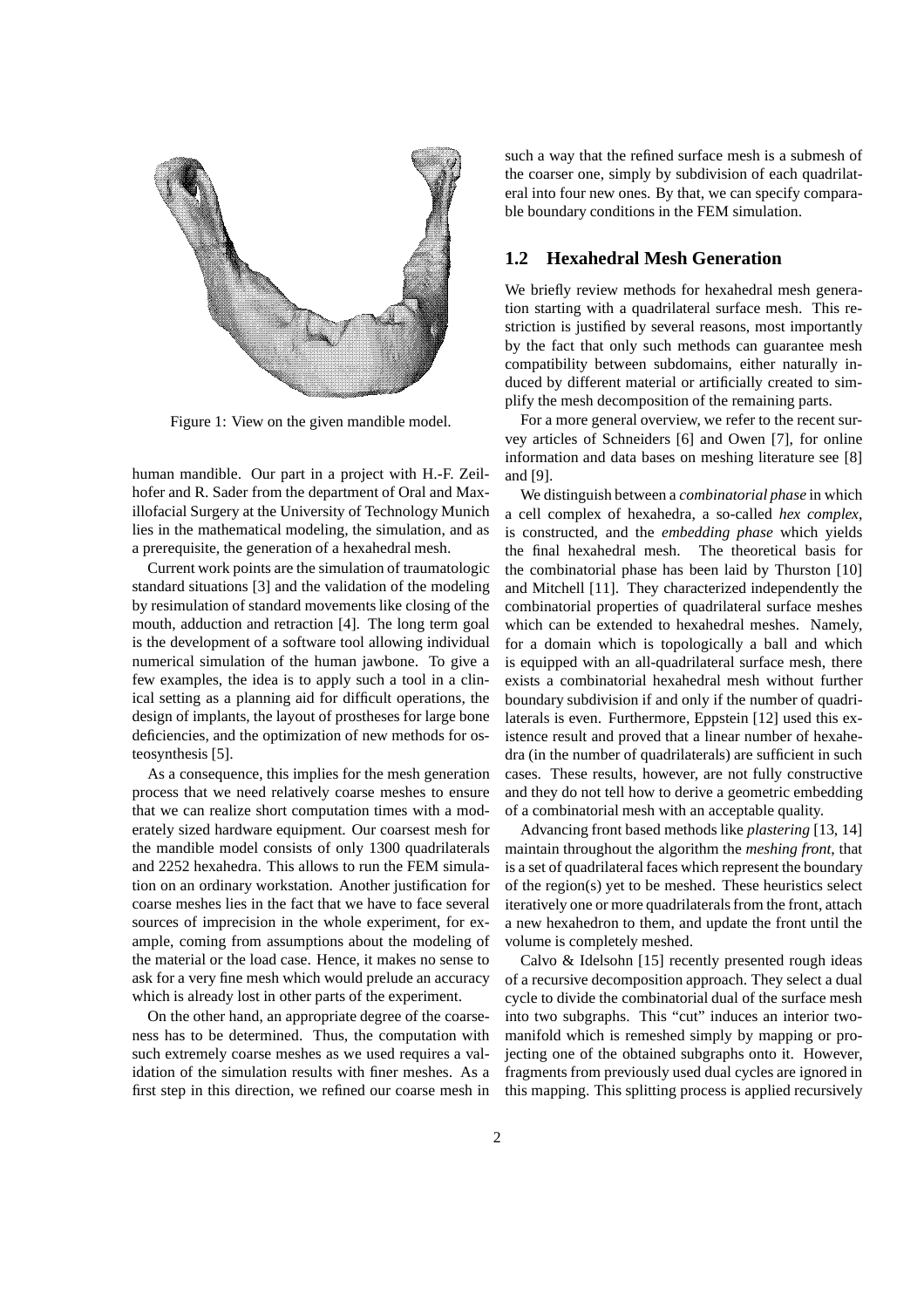

Figure 2: Example of a cycle elimination: The highlighted dual cycle is removed. This corresponds to the elimination of a complete sheet (layer) of hexahedra.

until there are no more unused dual cycles.

*Whisker weaving* [16, 17] first builds the combinatorial dual of a mesh and constructs the primal mesh and its embedding only afterwards.

### **1.3 Cycle Elimination Schemes**

As mentioned above, the modified Whisker Weaving algorithm by Folwell & Mitchell [1], as well as a method proposed by the second author [2], rely on an iterative elimination of certain dual cycles in the surface mesh. More precisely, we regard the surface mesh as a planar graph and consider its graph-theoretical dual. Hence, for each primal edge of the surface mesh, there is a corresponding dual edge, and for each quadrilateral we have two pairs of edges lying opposite to each other. A cycle  $C$  in this dual graph is said to be a *canonical dual cycle* if for each edge  $e \in C$  (corresponding to a primal edge of a quadrilateral in the surface mesh) the unique opposite edge is also contained in the dual cycle. See Fig. 2 for an example of a canonical dual cycle and the result after its elimination.

The crucial difference in these two approaches is that modified whisker weaving eliminates dual cycles without restrictions, whereas our approach requires canonical dual cycles with additional structural properties. Most importantly, all dual cycles should be free of self-intersections and a feasible elimination requires the mesh to be simple, planar and three-connected graph after each elimination. An ordering of all but the last three dual cycles with these properties is called a *perfect cycle elimination scheme*.

These restrictions on cycle eliminations, however, have one important advantage: Empirically, they are likely to yield meshes with a better structure. One possible measure to compare the internal connectivity structure of a combinatorial mesh is the distribution of node degrees. Clearly, large node degrees are to be avoided. The optimal node degree is that of a perfect grid, i.e. internal nodes should have six incident edges and eight hexahedra attached to it.

For the mandible model, the maximal node degree of our hexahedral mesh is eight.

#### **1.4 Overview and Contribution**

The first major problem we have been faced with in the meshing process of the mandible model was the conversion of the given input triangulation into a coarse quadrilateral mesh. In Section 2 we describe the steps taken to generate such an initial quadrilateral mesh, called *macro element mesh* in the following. The surface of each macro element is represented as a *multi-patch* of the triangulation such that no information about the initial geometry is lost. The given very complicated free-form surface and its triangulation make a segmentation into nice clusters of triangles forming the multi-patches very difficult.

The key idea of our approach is to use an extremely coarse quadrilateral surface mesh which has a perfect cycle elimination scheme. A crucial property of a combinatorial, b-matching based mesh refinement algorithm described in [18] is the following: Given a surface mesh with a perfect cycle elimination scheme, any mesh refinement produced by our algorithm also has a perfect elimination order.

Then, in Section 3, we report recent advances in the cycle elimination approach. Experiments showed that a careful cycle selection is needed to reduce the size of the hex complexes and to improve their structure. We explain several new strategies which improve over previous methods:

- 1. a generalization of a cycle elimination to a multi-step cycle elimination;
- 2. a splitting into two submeshes by insertion of an internal 2-manifold;
- 3. a changed hex complex construction which allows to eliminate cycles which otherwise would imply an inferior mesh quality.

When we are dealing with mechanical parts there is often a "natural" decomposition into convex parts along clearly distinguishable sharp concave edges. In contrast, for the mandible model such a decomposition is not possible.

This has also consequences for the geometric embedding phase which we describe in Section 4. In the early stage of the development of our code we used the barycentric embedding algorithm (often referred to as *Laplacian smoothing*). However, for this simple to implement and fast algorithm it is well-known that it might fail to produce *valid* meshes (i.e., all elements are embedded inside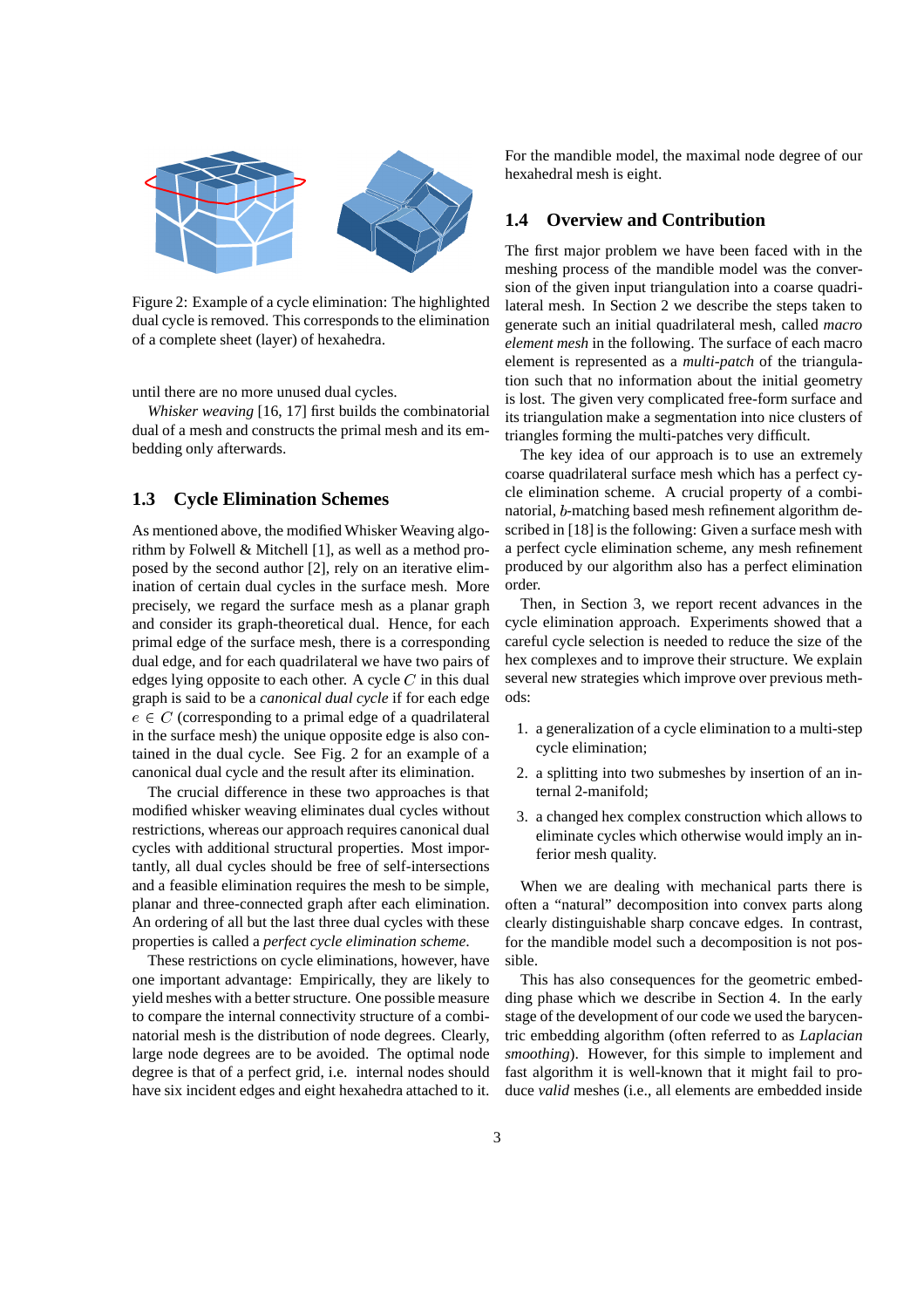the domain and are non-inverted) for a non-convex domain. In addition, recent experiments with complicated whisker weaving meshes [19] show that this can also happen with convex domains. Therefore, following the pioneering work of Freitag and Knupp [20, 21, 19] we incorporated two additional embedding algorithms into our code. One algorithm is for local node position optimization based on the squared condition number of the Jacobian matrices attached to mesh nodes. The other algorithm is used "to untangle" the mesh, i.e., to find node positions such that all Jacobian determinants are strictly positive.

For the node position optimization of an untangled mesh, we apply a gradient based optimization routine with line search and thereby significantly increase the overall mesh quality. In contrast to reports by Freitag and Knupp [20] about numerical difficulties with this approach for tetrahedral meshes, our implementation seemed to work in a robust way for our test instances.

In Section 5, we apply the created hexahedral mesh to an interesting test case, and thereby show that we have achieved a mesh quality which allows a successful numerical analysis. In this experiment, we simulated a bite on a hard nut. The outcome agrees well with observations made in previous biomechanical experiments.

Finally, in Section 6, we summarize the main features of our approach and give directions for future work.

## **2 From Computed Tomography Data Towards a Quadrilateral Surface Mesh**

The starting point of our investigation is a surface triangulation of the mandible with more than 35000 triangles. This data basis originally stems from computed tomography (CT) data from a tooth-less male. Iso-surfaces of the tissue density represented by the CT data are computed using the marching cubes method [22] with the help of  $SIPFaS^{\dagger}$ .

The given initial triangulation contained numerous poorly shaped triangles (with minimum interior angle less than 5 degrees). To avoid numerical problems in the multipatching and to reduce the size of the triangulation we applied iterative edge contractions as a first preprocessing step.

Fig. 3 shows the typical effect of this method for a small detail. Although this method reduces the mesh size already significantly, the triangulation is still too large by



Figure 3: Removal of extreme triangles by iterated edge contractions.



Figure 4: The clustering of one half of the mandible into multi-patches.

several orders of magnitude. Hence the next goal is a reduction to only about a few hundred multi-patches with the side constraint that the patches should be reasonably well-shaped.

#### **2.1 Mesh Clustering and Multi-Patches**

The simplification of surface triangulations (or more generally of polygonal surface meshes) has been intensively studied, mostly in computer graphics with the purpose of fast rendering, see the survey of Heckbert & Garland [23] for an overview.

Several methods have been developed which are specifically designed for the use in finite element meshes [24, 25, 26]. The most important clustering criteria in these approaches are region size, region curvature change (flatness), the preservation of sharp edges and corners, and simple boundary shape. These criteria are conflicting so that clustering methods usually take a weighted combination. However, the given triangulation is so "wild" (the "true" surface is smooth, whereas the triangulation preludes the existence of sharp edges) that it is not clear whether we can get satisfying results from these methods.

<sup>&</sup>lt;sup>†</sup> SIPFaS (Simulated Interactive Plastic Facial Surgery) is a software package developed at TU Munich, chair of Applied Mathematics.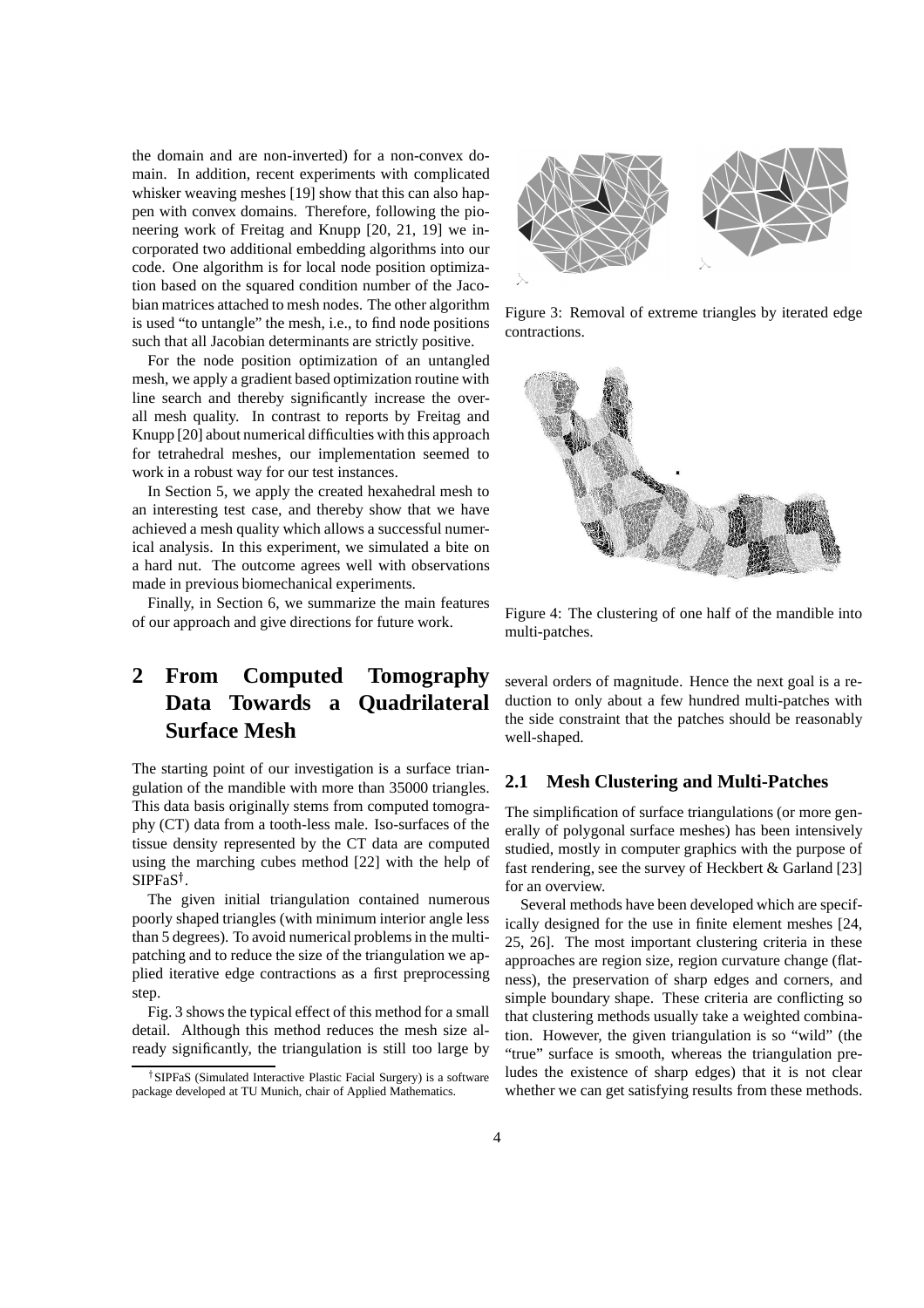

Figure 5: A detailed view on the multi-patches.

As long as this question is unsettled, we take a different approach, involving the following steps:

- 1. superimpose a very coarse but well structured quadrilateral surface mesh on the triangulation;
- 2. split all triangles which intersect with the boundary of quadrilaterals;
- 3. define clusters as all triangles lying inside a quadrilateral;

We partition the triangulation into clusters by coloring. This partitioning is induced by the equivalence relation that two triangles belong to the same cluster if they share an edge and are colored by the same color. Hence, uniformly colored sets of edge-connected triangles define a *cluster*.

See Figs. 4 and 5 for our clustering of the mandible model. The structure of the macro element mesh used for the clustering was designed by hand. For the embedding of this mesh onto the surface triangulation, the following procedure can be used: first, fix the position of certain macro element nodes on the surface. Given an appropriate coordinate system for the mandible model, one can choose extreme points with respect to the coordinate axes. Second, determine all other point positions by a variation of a stable projection technique [27].

### **2.2 Quadrilateral Mesh Refinement without Self-Intersecting Dual Cycles**

With the clustering of the previous section we have achieved an extremely coarse quadrilateral mesh without self-intersecting dual cycles. The next step is to refine

such a mesh to the desired mesh density keeping the property that all dual cycles are simple.

The recent paper [18] describes in detail how this can be achieved in a robust way: This method sets up and solves an auxiliary weighted b-matching problem defined on the dual of the surface mesh. The resulting b-matching solution is carefully decomposed into cycles and paths which can be realized and embedded as a quadrilateral mesh refinement without self-intersections.

Fig. 6 shows an example of such a refinement for the mandible model.

## **3 Improved Cycle Eliminations**

As mentioned in the Introduction, the order in which cycles are selected for elimination has a great impact on the size of the resulting hexahedral mesh and of its quality. In this section, we describe two new strategies which are designed to reduce the size of the meshes.

### **3.1 Multi-Step Cycle Eliminations**

We generalize the concept of a feasible elimination of a single dual cycle to a multi-step cycle elimination. (See [2, 28] for a detailed description of cycle eliminations.) A single cycle elimination on the surface graph corresponds in the construction phase to the addition of a sheet of hexahedra enclosed on one side of the cycle, the *elimination side* of a cycle.

A k*-step cycle elimination* selects k pairwise nodedisjoint, simple cycles, say  $C_1, C_2, \ldots, C_k$ , for a simultaneous elimination and determines an elimination side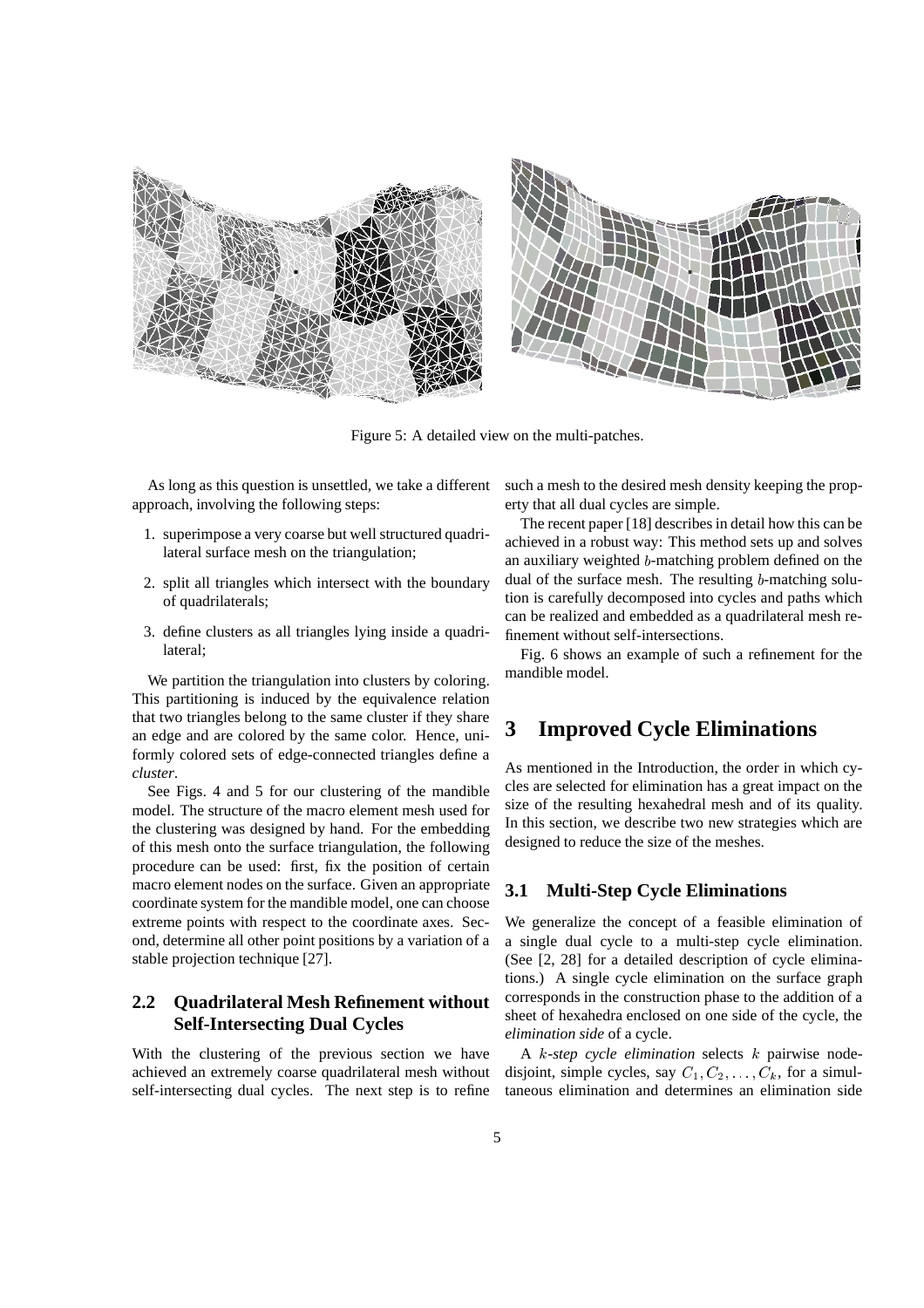

Figure 6: The b-matching problem defined on the dual graph of the coarse multi-patch quadrangulation, the given numbers attached to the edges are the b-matching values and denote the number of dual cycles crossing each primal edge (left), and the embedding without self-intersections of the b-matching decomposition into dual cycles (right).

for each of them. Denote by  $Q_i$  the enclosed quadrilaterals of cycle  $C_i$  on its elimination side, and let  $Q =$  $Q_1 \cap Q_2 \cap \cdots \cap Q_k$  be the common intersection. For a *feasible* k*-step cycle elimination* it is required that

- 1. the graph of the remaining cycle configuration is simple, planar and three-connected;
- 2. the set of quadrilaterals  $Q$  is edge-connected;
- 3. if  $k > 1$ , then the union  $Q \cup Q_i$  contains more quadrilaterals than Q, for all  $i = 1, \ldots, k$ .

The hex complex is constructed sheet by sheet in reversed order of the cycle elimination in such a way that the new sheet is always placed onto the bounding surface of the so far constructed hex complex at the time it is added. More precisely, we place a new hexahedron on top of each quadrilateral contained in the set Q. Hence, we get a layer bounded by the selected cycles. In this sense, the new sheet is an *external sheet*. See Fig. 7 for an example where a <sup>3</sup>-step elimination can be applied.

Note that an iterative elimination of the same set of cycles would lead to a larger hex complex (by the third condition on feasibility).

As for the special case  $k = 1$  we can check feasibility of a  $k$ -step cycle elimination in linear time for any  $k$ .

#### **3.2 Insertion of Internal Sheets**

Suppose that a dual cycle  $C$  fulfills the structural criteria for a feasible elimination but the placement of an external



Figure 7: Example: Three-step-elimination (arrows point to the three selected dual cycles.

sheet would lead to bad elements regardless which elimination side we would choose. Typically, this occurs in regions of local mesh refinements, see Fig. 8 for an example. For such cases, we now also allow the insertion of *internal sheets*. By that we mean a sheet which has only the quadrilaterals corresponding to the dual cycle in common with the current surface (so strictly speaking, the new sheet is only "almost internal"). Such a sheet is incident to all hexahedra lying directly below the enclosed quadrilaterals on the elimination side. See Fig. 9 for an example. For an internal sheet, we have the freedom to choose the smaller side with respect to the number of enclosed quadrilaterals as the elimination side. This typically leads to a remarkable reduction in the size of the hex complex.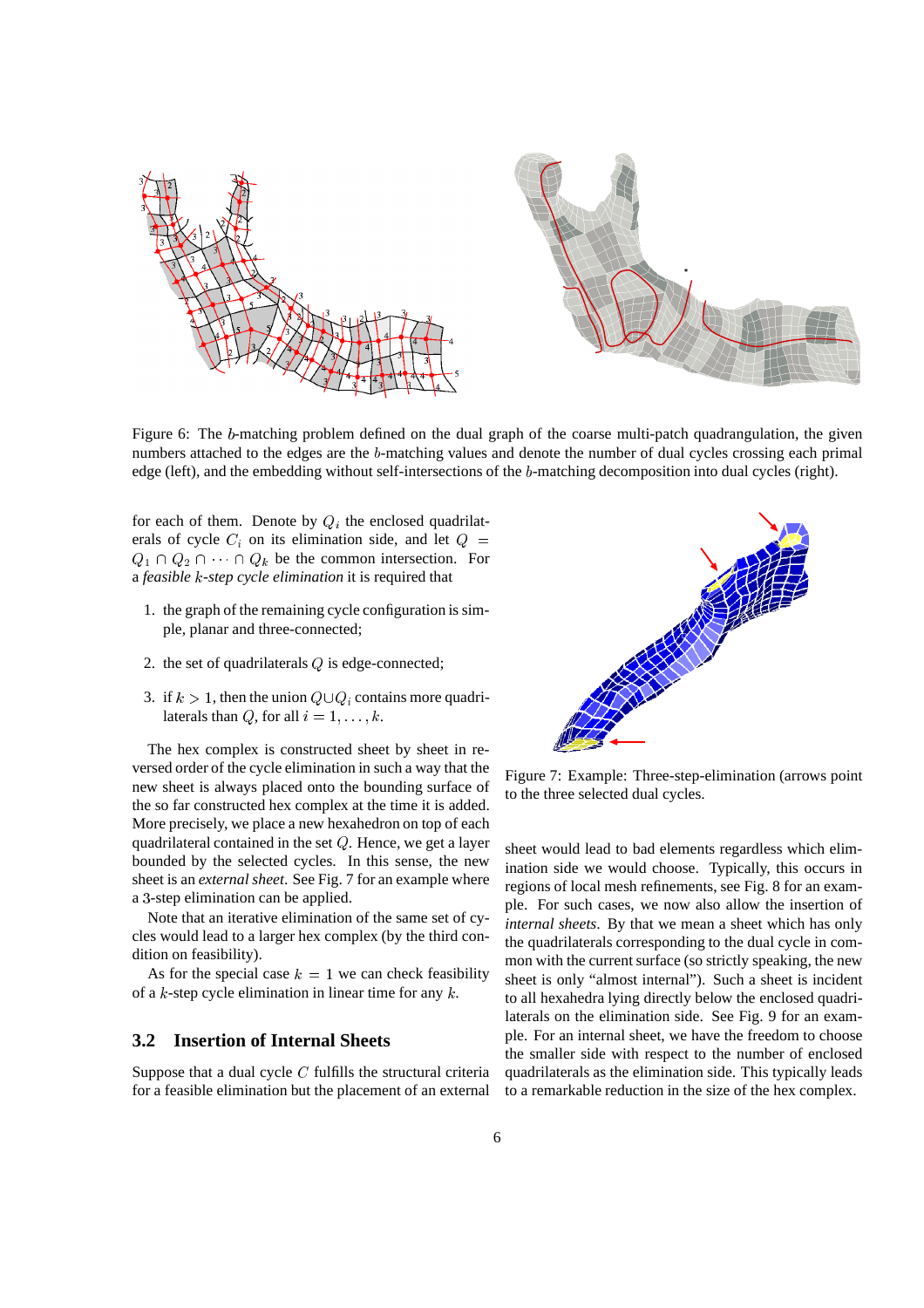

Figure 8: Local mesh refinement at the biting point (indicated by the arrow).

#### **3.3 Decomposition into Subdomains**

Practical experience shows that for achieving an acceptable mesh quality a dual cycle should only be eliminated and used in the construction as an external sheet if one of its neighboring primal cycles consists only of sharp edges. Hence, we are often faced with the problem that no dual cycle meets this elimination criterion. In such a situation a split into several subdomains is often very helpful. In contrast to Calvo & Idelsohn [15], we split the domain along a *primal* cycle of the current surface mesh and insert an additional internal two-manifold bounded by this primal cycle.

In [18], it has been explained how to find a suitable primal cycle for such a split and has been shown how to mesh such an internal two-manifold subject to the constraint that no self-intersection will be introduced in one of the two induced components.

We give an example for the mandible model where such a split has been performed. It yielded two almost equally sized submeshes, the left part of which is shown in Fig. 10. In this case, the internal surface consists of 28 quadrilaterals.

## **4 Mesh Optimization: Untangling and Smoothing**

After the generation of a combinatorial hex complex, a careful geometric embedding is needed to get a valid mesh. By a *valid mesh* we mean that all elements are embedded inside the domain and are non-inverted. In the early stage of the development of our code we used only a barycentric embedding algorithm (Laplacian smoothing).



Figure 9: Example: Insertion of internal sheets.

However, for this simple to implement and comparably fast algorithm it is well-known that it might fail to produce valid meshes (and, indeed, it fails for our hexahedral mesh of the mandible).

Following the pioneering work of Freitag and Knupp [20, 19, 21] we incorporated two additional embedding algorithms into our code, one for mesh optimization and two for untangling.

#### **4.1 Quality Measures**

For a vertex of a hexahedron the Jacobian matrix is formed as follows. For that, let  $x \in \mathbb{R}^3$  be the position of this vertex and  $x_i \in \mathbb{R}^3$  for  $i = 1, 2, 3$  be the position of its three neighbors in some fixed order. Using edge vectors  $e_i = x_i - x$  with  $i = 1, 2, 3$  the Jacobian matrix is then  $A = [e_1, e_2, e_3]$ . The determinant of the Jacobian matrix is usually called *Jacobian*. If the edge vectors are scaled to unit length, we get the *scaled Jacobian* with values in the range -1.0 to 1.0. An element is said to be *inverted* if one of its Jacobians is less or equal to zero. As the sign of a determinant depends on the order of its column entries, the latter definition is only useful for checking the quality of an element if the order of its neighbors is carefully chosen for each node. However, a consistent and fixed ordering of the nodes can easily be derived from the combinatorial hex complex by a graph search from some hexahedron lying at the bounding surface. Hence, in the following we will always assume that the numbering of the nodes is consistent for all hexahedra.

As a matrix norm, we always use the *Frobenius norm*, defined as  $|A| = (tr(A^T A))^{1/2}$ . The *condition number*  $\kappa(A)$  of A is the quantity  $\kappa(A) = |A||A^{-1}|$ . For the evaluation of the mesh quality, we also use another hexahedral shape measure, the so-called Oddy metric [29], which can be written in matrix form as

$$
f(A) = \det(A)^{-4/3} (|A^T A|^2 - \frac{1}{3}|A|^4).
$$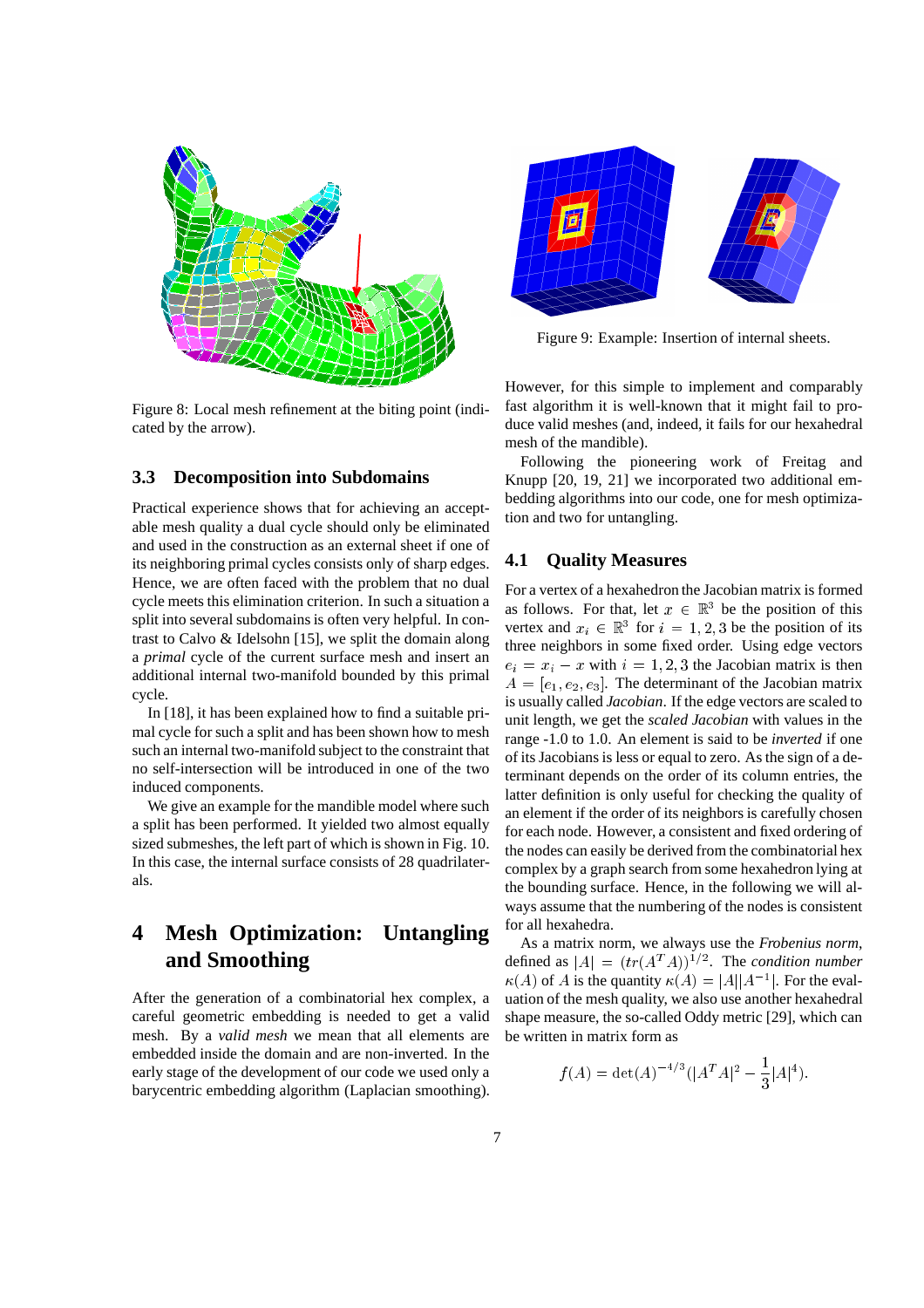

Figure 10: Hexahedral mesh for the mandible with 2252 elements (left), and one part of it after a split (right).

### **4.2 Optimization Based on the Condition Number**

Let us assume for the moment that we have a valid mesh which we want to optimize with respect to the sum of the squared condition numbers as the objective function. This objective goes to infinity if some determinant approaches zero, but does not distinguish between inverted and non-inverted elements. Therefore, the modified condition number  $\kappa'$  is defined to be  $\kappa$  if the determinant is strictly positive and set to plus infinity, otherwise. In principle, one would like to minimize  $\kappa'$  over all hexahedra simultaneously; unfortunately, due to its size this global optimization problem is intractable.

This means that only iterative local node improvements based on this objective function restricted to the neighborhood of an interior node are possible, and this is the approach usually taken.

For the optimal node placement problem we compute a steepest descent direction and combine it with standard line search techniques to find an appropriate step size. (For details, see Dennis and Schnabel [30], for example.)

As a side constraint, we have to maintain the validity of the mesh. As a consequence, we need to check the Jacobians for all pairs of nodes and attached hexahedra incident to edges for which we want to change the position of one endpoint, which we call a *validity test*. Note that it does not suffice to check only the Jacobians attached to the node we want to move.

To implement these checks efficiently one has to provide an iterator data structure giving access to the elements to be checked in constant time per element. But even then, these checks seem to be too expensive if they are executed after each step. Therefore, we perform the validity test only after a constant number of steps and at the end of each node optimization phase. If we detect at such a point an invalidity, we backtrack to a valid stage. For that, we only need to store the node position at the beginning of a phase or immediately after the last successful check.

#### **4.3 Mesh Untangling**

The optimization procedure from the previous paragraphs requires a valid mesh as a starting point. Hence, we also implemented an algorithm which tries to maximize the minimum Jacobian of all the hexahedra attached to an interior node. To this end, we adapted in a straightforward way a local improvement procedure for tetrahedral meshes from Freitag and Knupp [20].

As mentioned above global optimization techniques are unlikely to work for very large meshes. However, in spite of our previous remarks we also experimented with a fairly general, global non-linear optimization technique for finite minimum-maximum problems. Namely, we used the Pshenichnyi-Pironneau-Polak algorithm [31]. This algorithm can be viewed as an extension of a gradient algorithm with an Armijo-type step-size rule. As a subroutine, it uses an enhanced version of the Frank-Wolfe algorithm to compute the search direction. We refer to the book of Polak [31] for details of this method. This algorithm is much more involved, may lead to efficiency problems for large meshes. However, for the moderate size of our meshes for the mandible model, it worked empirically very well.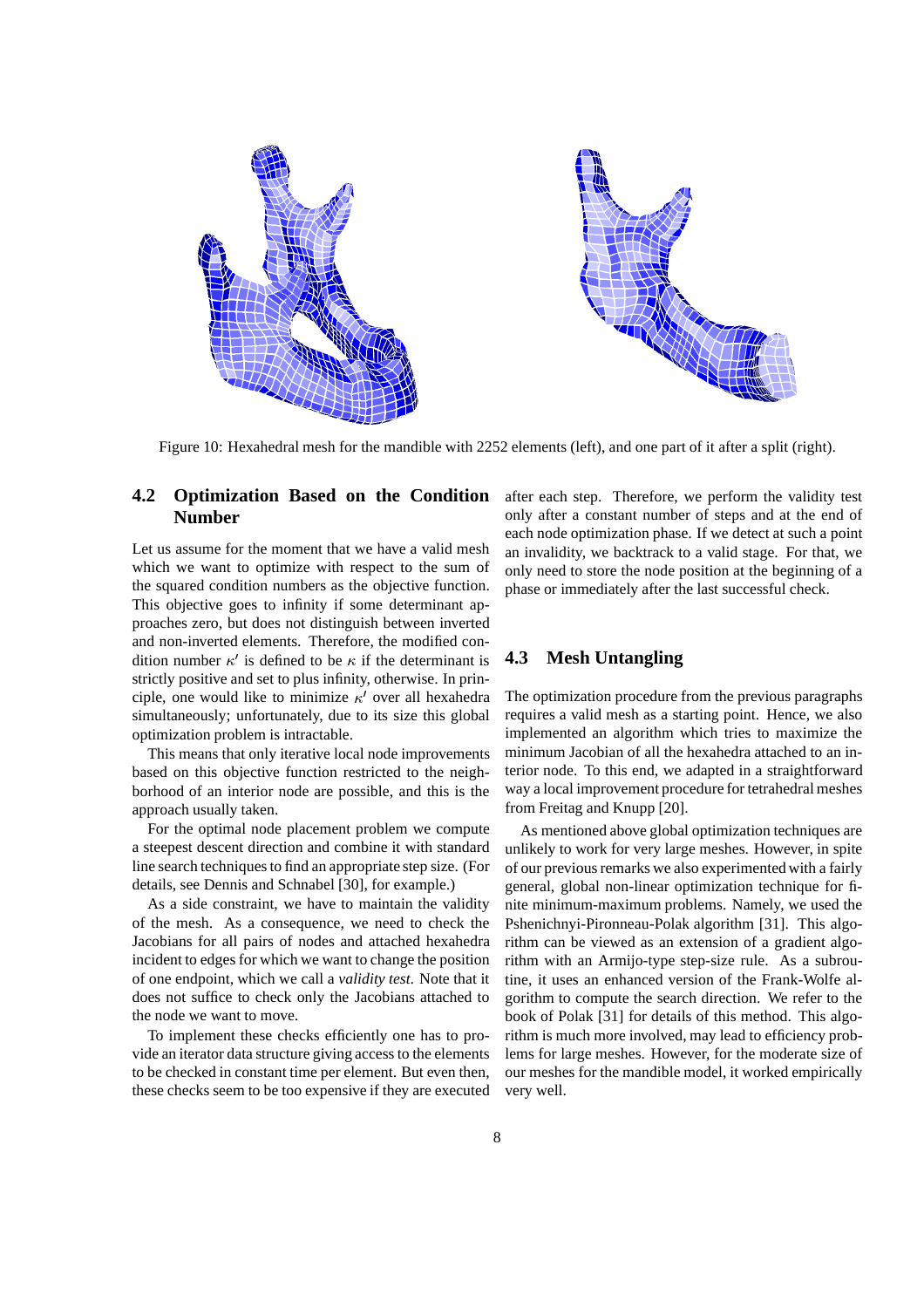

Figure 11: Part of the hexahedral mesh for the mandible.

#### **4.4 Combined Embedding Algorithm**

We use a combined embedding algorithm. To get a fast initial embedding, we use the barycentring smoothing algorithm. After the barycentring embedding a check is needed that all hexahedra are embedded inside the prescribed surface mesh. Nodes failing this check are moved into the domain. If the mesh is not valid after this initialization, we invoke an untangling phase. The number of iterations over all nodes is controlled by a termination criterion based on the maximum relative node movement within an iteration. Of course, this phase is also stopped immediately when the mesh becomes untangled. If the untangling phase terminates without finding a valid mesh, this may have two reasons: either we are stuck in a local minimum (if the local optimization procedure is used), or, if we are in a global minimum, the combinatorial mesh has no valid embedding. In any case, we start afterwards a gradient based optimization phase with respect to the squared condition number to improve the quality. If the mesh is still untangled, this is followed by a new invocation of the mesh untangling procedure.

#### **4.5 Computational Results**

Table 1 shows the results of the embedding phases with respect to different quality measures (scaled Jacobian, condition number, and Oddy metric) for the mandible mesh with 2252 hexahedra. For the interpretation, recall that the scaled Jacobian is to be maximized with an upper limit of 1.0, whereas condition number (with minimum 3.0), and the Oddy metric measure are to be minimized.

The initial barycentring embedding produces an invalid mesh with 39 inverted elements, and rather extreme values for the condition number and Oddy metric among the noninverted elements. The first untangling phase considerably improves the mesh quality but still fails to yield a valid mesh as is contains one remaining inverted hexahedron. However, after a few optimization and untangling phases we get rid of all degeneracies and finally end up with a



Figure 12: A refinement of the hexahedral mesh in Fig. 10 with 18674 hexahedra.

valid mesh and an overall average of 0.83 for the scaled Jacobian, 4.2 for the condition number, and 3.5 for the Oddy metric.

## **4.6 Ordering of the Hexahedra and Bandwidth**

For the numerical linear algebra used in the FEM simulation the structure of the matrix assembled from the hexahedral mesh is of crucial importance. For example, it is desirable to find an ordering of the hexahedra which minimizes bandwidth or related parameters of the matrix. Due to its nature of our meshing algorithm to build up the mesh layer by layer, the created hex complex corresponds to an ordering of the hexahedra which is rather inefficient for the LR-decomposition.

Unfortunately, the bandwidth optimization problem and its variants are NP-hard. For the mandible, however, the simplest reordering strategy, namely a breadth first search, started from one boundary hexahedron at the left condyle, led to a decisive improvement.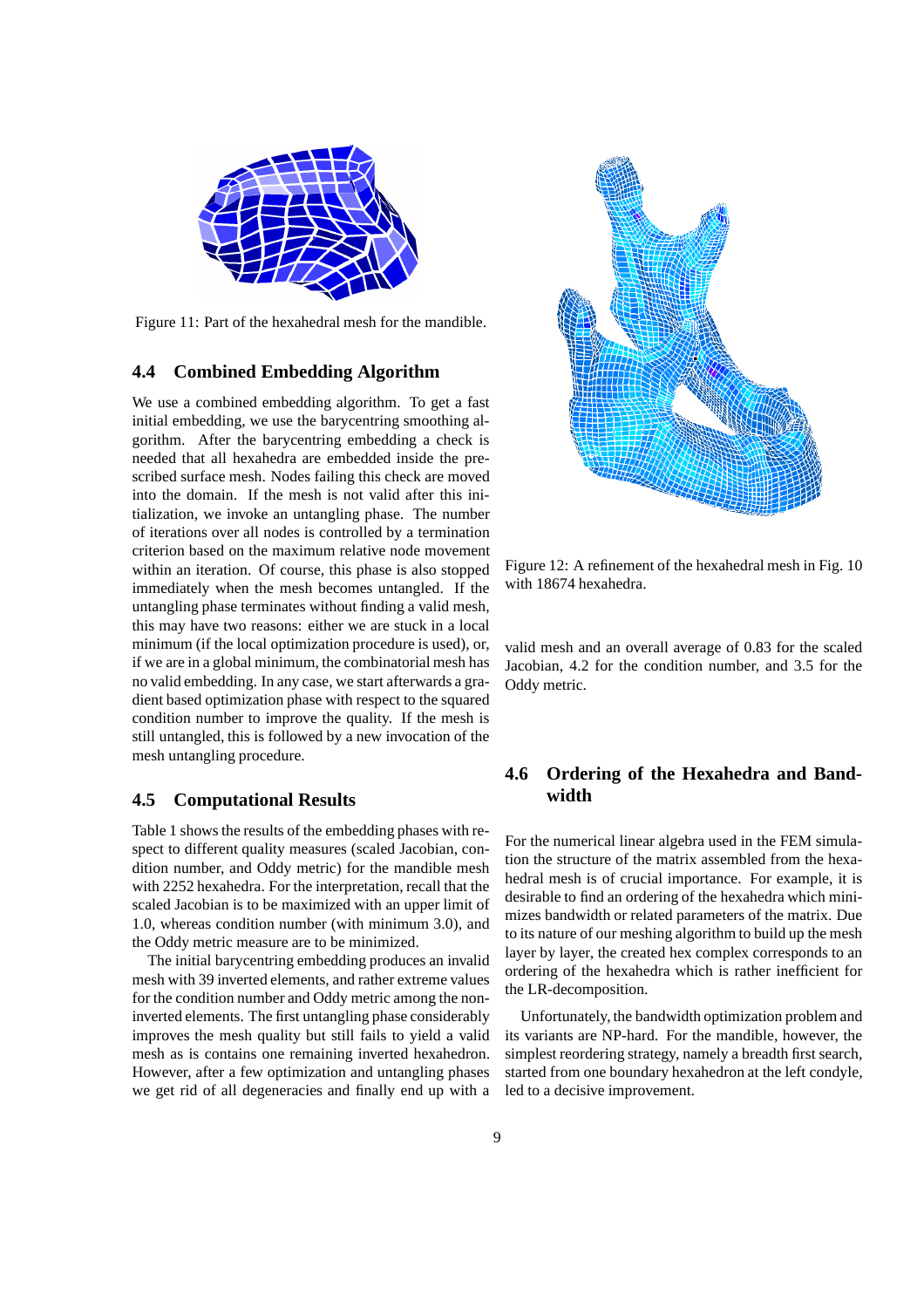| quality measure          | scaled Jacobian |       |       | condition number |       |        | Oddy metric |       |         | #inverted |
|--------------------------|-----------------|-------|-------|------------------|-------|--------|-------------|-------|---------|-----------|
|                          | min             | aver. | max   | m <sub>1</sub> n | aver. | max    | min         | aver. | max     | elements  |
| barycentring embedding   | 0.001           | 0.817 | 0.999 | 3.01             | 4.46  | 1978.6 | 0.009       | 4.453 | 14355.4 | 39        |
| after (first) untangling | 0.048           | 0.813 | 0.999 | 3.01             | 4.37  | 95.1   | 0.009       | 3.677 | 779.4   |           |
| final optimization       | 0.087           | 0.831 | 0.999 | 3.01             | 4.23  | 20.7   | 0.006       | 3.459 | 591.2   | $\Omega$  |

Table 1: Quality statistics for the embedding of the hexahedral mesh shown in Fig. 10 with 2252 elements.

#### **5 Simulation: Bite on a Hard Nut 6 Summary and Future Work**

We now present the results of an FEM simulation with our coarsest hexahedral mesh. As an illustrative test case, we selected the situation of a lateral bite (on the right hand side). Based on the biomechanical experiments of Moog [32], the boundary loads were situated (the colors in Fig. 14 show the placement of the masticatory muscles and the biting point in our FEM model). For sake of a worst case test, a very "hard nut" is to be masticated. By that, we can assume approximately zero deformation at the biting point. In the mathematical modeling this is equivalent with the assumption of homogeneous Dirichlet boundary conditions. Bone tissue is modeled as homogeneous and isotropic, a linear material law is used with elasticity module of 11 GPa and Poisson number 0.28. A detailed discussion of the taken approach and its limitations goes beyond the scope of this paper. The interested reader is referred to Kober et al. [5].

For the FEM simulation we used the non-commercial FEM software package FeliCs  $[33]$ <sup> $\ddagger$ </sup>.

The ansatz described above allows the calculation of the biting force out of the FEM results. The orientation of the force vector (see Fig. 14) and the order of magnitude of its absolute value (here: about 600 N) give some hints on the quality of the simulations. Here, both lie in the realistic range. The same is true for the order of magnitude of the deformation  $(5 \cdot 10^{-5}m)$ . Earlier studies have shown that von Mises equivalent stress is an appropriate post-processing variable [5]. Fig. 13 shows the von Mises equivalent stresses after the bite, with a maximum of about 9 MPa appearing directly at the area of the biting point. The deformation (100 times exaggerated) of the mandible is shown in Fig. 14. The shown results agree with observation from biomechanical experiments of Moog [32].

We have presented a case study for the generation of hexahedral meshes with a high quality allowing successful FEM simulations in the field of biomechanics. As a first step, the given triangulation of a complex free-form geometry had to be converted into a suitable quadrilateral surface mesh. In absence of a robust clustering method, we took the approach to design a very coarse idealized macro element mesh for a mandible model by hand and to superimpose it on the given triangulation to form multi-patches. The creation of the idealized macro element mesh is done only once for the restricted domain of mandible models. This is an acceptable solution in view of the goal of an individual simulation with many variants of mandible models. But certainly more research on mesh coarsening applied to general free-from geometries for the purpose of quadrilateral meshing would be highly appreciated.

As soon as a coarse macro element mesh is available, we can use our mesh refinement techniques based on  $b$ matching algorithms to yield a quadrilateral mesh refinement with any desired local mesh density (without selfintersecting dual cycles).

For the combinatorial phase of the hexahedral mesh generation, we presented new strategies for improved cycle elimination schemes. These methods effectively reduce the size of the hexahedral meshes and improve the structural quality of the meshes. In particular, we observed that most interior nodes have optimal degree six, and the maximal degree was only eight.

Gradient based mesh smoothing turned out to work well. At the current stage, we have concentrated our research concerning the embedding phase on finding the best quality, neglecting speed considerations to a certain degree. Future work must address the acceleration of the mesh embedding algorithms. Apart from further code fine-tuning we see potential for improved efficiency in the application of variants of quasi-Newton methods and other step-size rules in the line-search, as well as in more so-

<sup>z</sup> FeliCs has been developed at the chair of Applied Mathematics, TU Munich.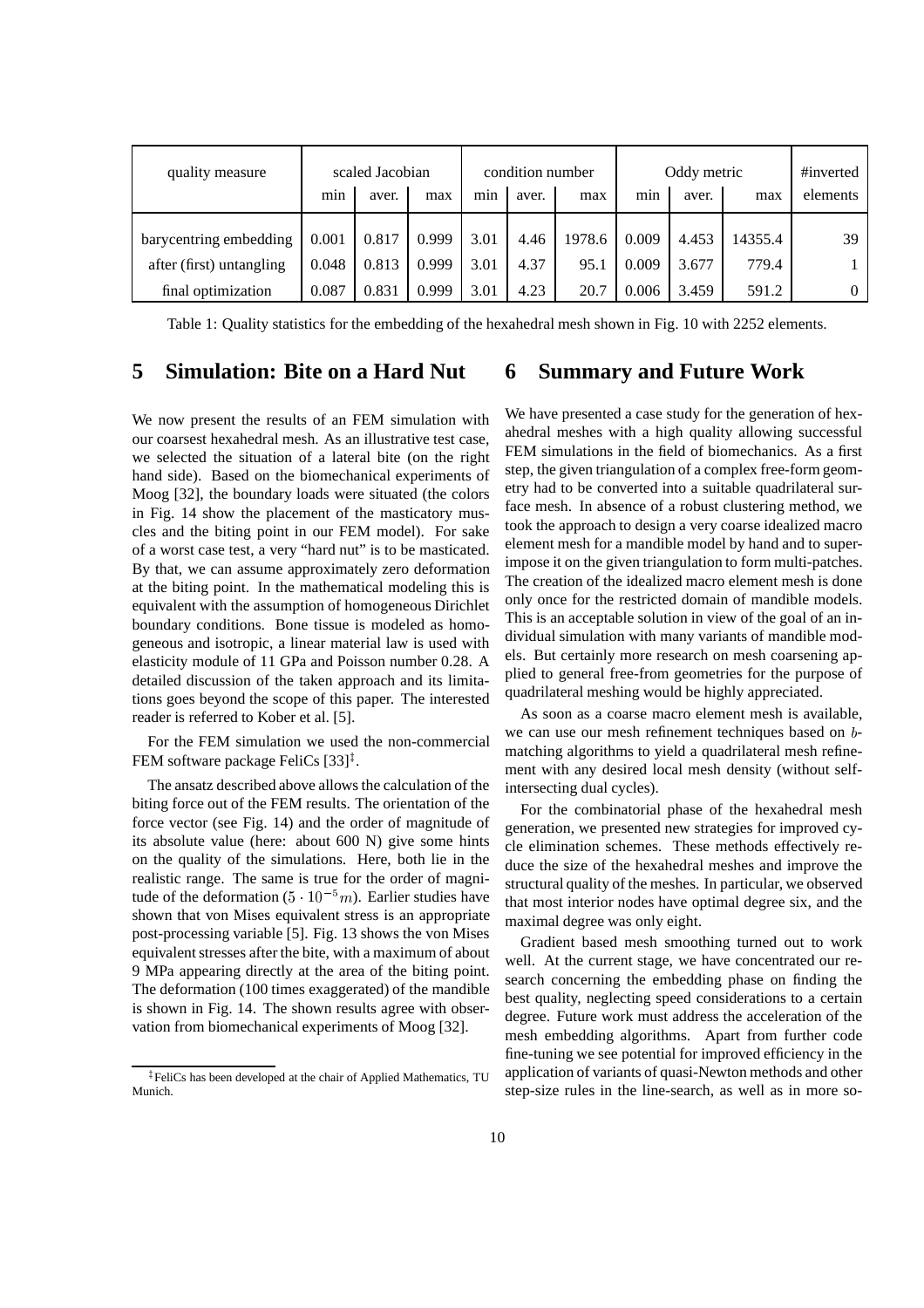

Figure 13: Von Mises equivalent stresses occurring at a lateral bite on a hard nut.



Figure 14: Deformation of the mandible (100 times exaggerated, order of magnitude  $5.0 \cdot 10^{-5}m$ ) occurring at a lateral bite: the colors show the placement of the masticatory muscles and the biting point. The arrows indicate the assumed muscle forces.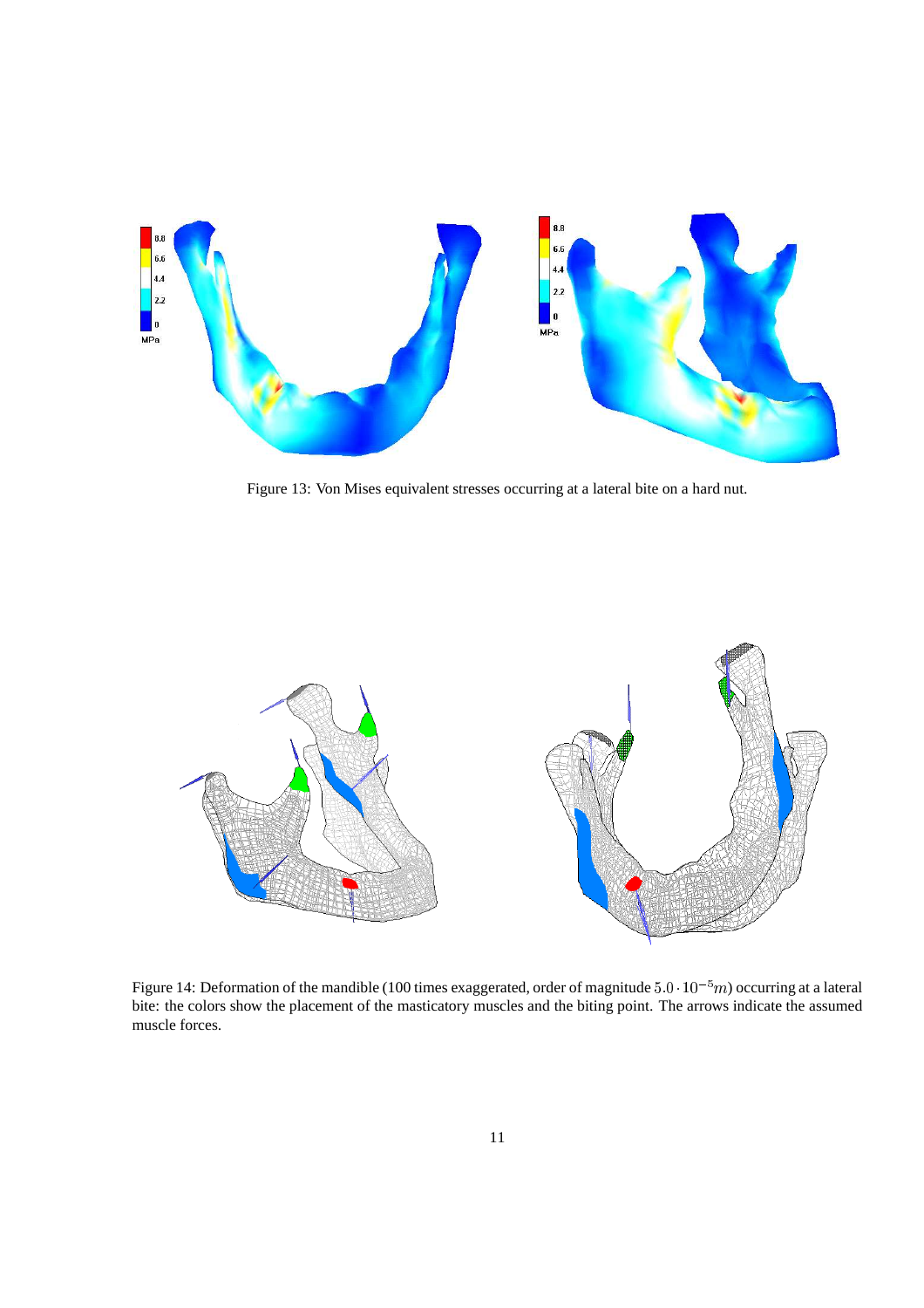phisticated node selection schemes for the order of local node optimizations.

We have presented one illustrative test case for the application of our hexahedral meshes to an FEM simulation of the human mandible. As noted above, our simulation results are in line with previous experiments. We have also successfully applied our mesh generation methods to a mandible model with a slightly different shape. Our current goal is to extend the simulation experiment and to study the effect of such a geometry change (a "sane" vs. an "ill" mandible) on the stress distribution and deformation after a bite.

## **Acknowledgments**

The second author was partially supported by grants Mo 446/2-3 and Mo 446/2-4 of the Deutsche Forschungsgemeinschaft (DFG). He also wants to thank his students Benjamin Feldhahn, Steffen Hippler, Mathias Schacht, and Christian Trinks who worked hard on the implementation of his mesh generation algorithms.

The simulation of the mandible was made possible by a cooperation with H.-F. Zeilhofer and R. Sader from the Department of Oral and Maxillofacial Surgery at the University of Technology Munich.

Finally, the authors wish to thank G. Krause for providing us with the finite element preprocessor ISAGEN (which we used for our illustrations).

## **References**

- [1] Folwell, N. T., Mitchell, S. A. (1999) Reliable whisker weaving via curve contraction. *Engineering with Computers*, 15, 292–302.
- [2] Müller-Hannemann, M. (1999) Hexahedral mesh generation by successive dual cycle elimination. *Engineering with Computers*, 15, 269–279.
- [3] Kober, C., Sader, R., Thiele, H., Bauer, H.-J., Zeilhofer, H.-F., Hoffmann, K.-H., Horch, H.-H. (1999) Stress analysis of the human mandible related to traumatologic standard situations by numerical simulation (FEM) (in German). *To appear in Mund-, Kiefer- und Gesichtschirugie*.
- [4] Kober, C., Sader, R., Thiele, H., Bauer, H.-J., Zeilhofer, H.-F., Hoffmann, K.-H., Horch, H.-H. (2000) Numerical simulation (FEM) of the human mandible: validation of the activity of the masticatory muscles (in German). *Biomedizinische Technik*.
- [5] Kober, C., Bauer, H.-J., Zeilhofer, H.-F., Hoffmann, K.-H., Sader, R., Thiele, H., Deppe, H., Kliegis, U. (2000) FEM simulation of the human mandible: a preliminary step for new osteosynthesis techniques. In Stallforth, H. (editor), *Proceedings of Euromat99 — "Materials for Medical Engineering"*, Wiley-VCH.
- [6] Schneiders, R. (1999) Quadrilateral and hexahedral element meshes. In Thompson, J. F., Soni, B. K., Weatherill, N. P. (editors), *Chapter 21, Handbook of Grid Generation*, CRC Press.
- [7] Owen, S. (1998) A survey of unstructured mesh generation technology. http://www.andrew.cmu.edu/user/sowen/survey/ .
- [8] Schneiders, R. Information on finite element mesh generation, http://www-users.informatik.rwthaachen.de/˜roberts/meshgeneration.html.
- [9] Owen, S. Meshing research corner. http://www.andrew.cmu.edu/user/sowen/mesh.html.
- [10] Thurston, W. (1993) Hexahedral decomposition of polyhedra. Posting to sci.math., 25 Oct., http://www.ics.uci.edu/˜eppstein/gina/Thurstonhexahedra.html.
- [11] Mitchell, S. A. (1996) A characterization of the quadrilateral meshes of a surface which admit a compatible hexahedral mesh of the enclosed volume. In *Proceedings of the 13th Annual Symposium on Theoretical Aspects of Computer Science (STACS'96)*. Lecture Notes in Computer Science 1046, Springer, 465–476.
- [12] Eppstein, D. (1996) Linear complexity hexahedral mesh generation. In *Proceedings of the 12th Annual ACM Symposium on Computational Geometry, Philadelphia*, ACM, 58–67.
- [13] Canann., S. A. (1992) Plastering: A new approach to automated, 3d hexahedral mesh generation. *Am. Inst. Aeronautics and Astronautics*, Reston, VA.
- [14] Blacker, T. D., Meyers, R. J. (1993) Seams and wedges in plastering: A 3D hexahedral mesh generation algorithm. *Engineering with Computers*, 9, 83–93.
- [15] Calvo, N. A., Idelsohn, S. R. (1998) All-hexahedral element meshing by generating the dual mesh. In